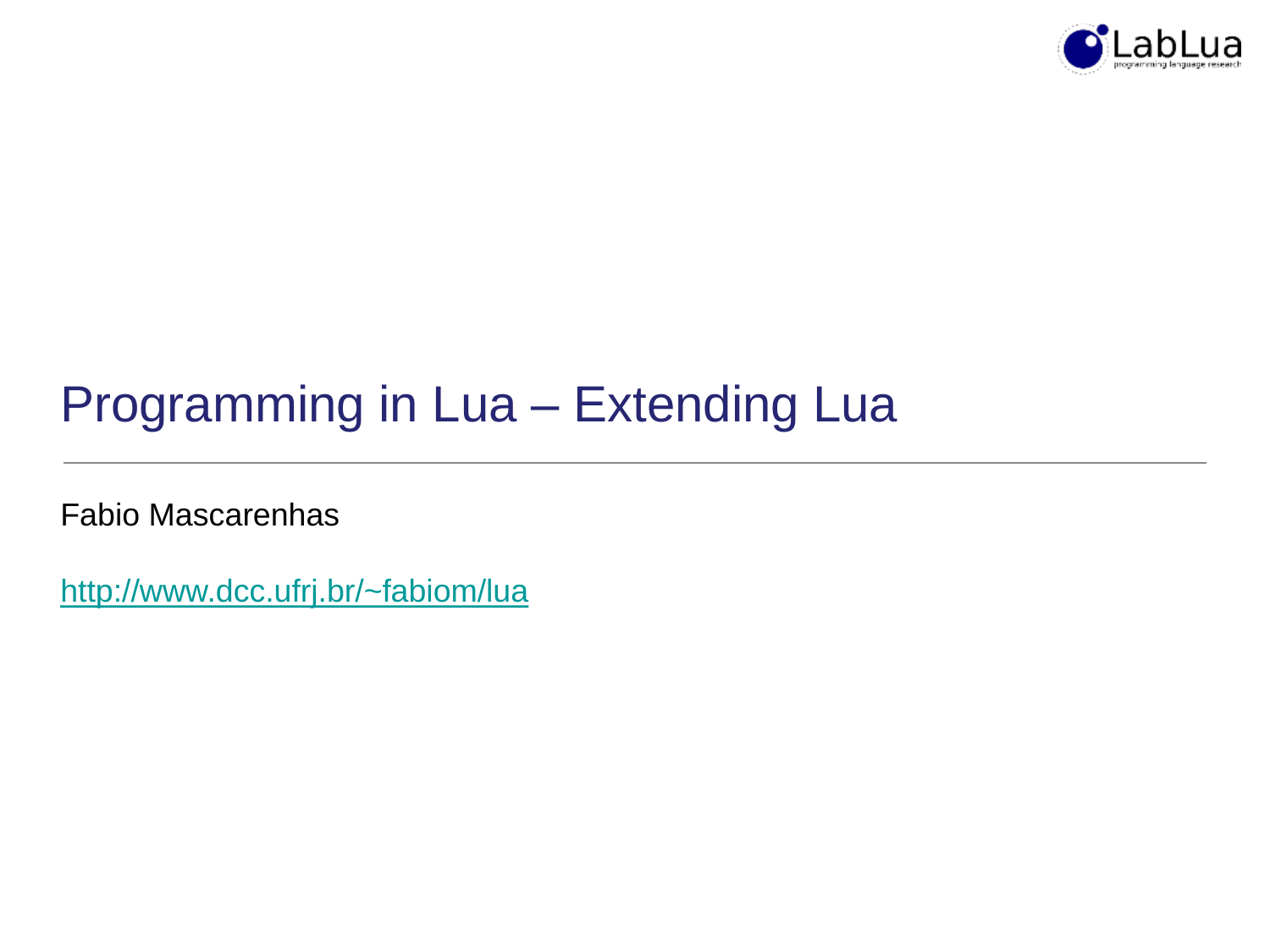

# Calling C functions

- There is a mountain of C libraries to do a lot of things: statistics, computer vision, database access, graphical user interfaces…
- The same API that lets us embed Lua in an application also lets us connect Lua scripts to C libraries
- To expose a library to Lua, we have to give it an *adapter* composed of a series of C functions that:
	- $\mu_{\text{max}}$   $f_{\text{b}}$   $\times$ • Marshall data from Lua
	- Call the C functions that do the heavy lifting of the library

 $\begin{array}{c} \begin{array}{c} \begin{array}{c} \end{array} \\ \end{array} \begin{array}{c} \end{array} \begin{array}{c} \end{array} \begin{array}{c} \end{array} \begin{array}{c} \end{array} \begin{array}{c} \end{array} \begin{array}{c} \end{array} \begin{array}{c} \end{array} \begin{array}{c} \end{array} \begin{array}{c} \end{array} \begin{array}{c} \end{array} \end{array}$ 

• Marshall back the results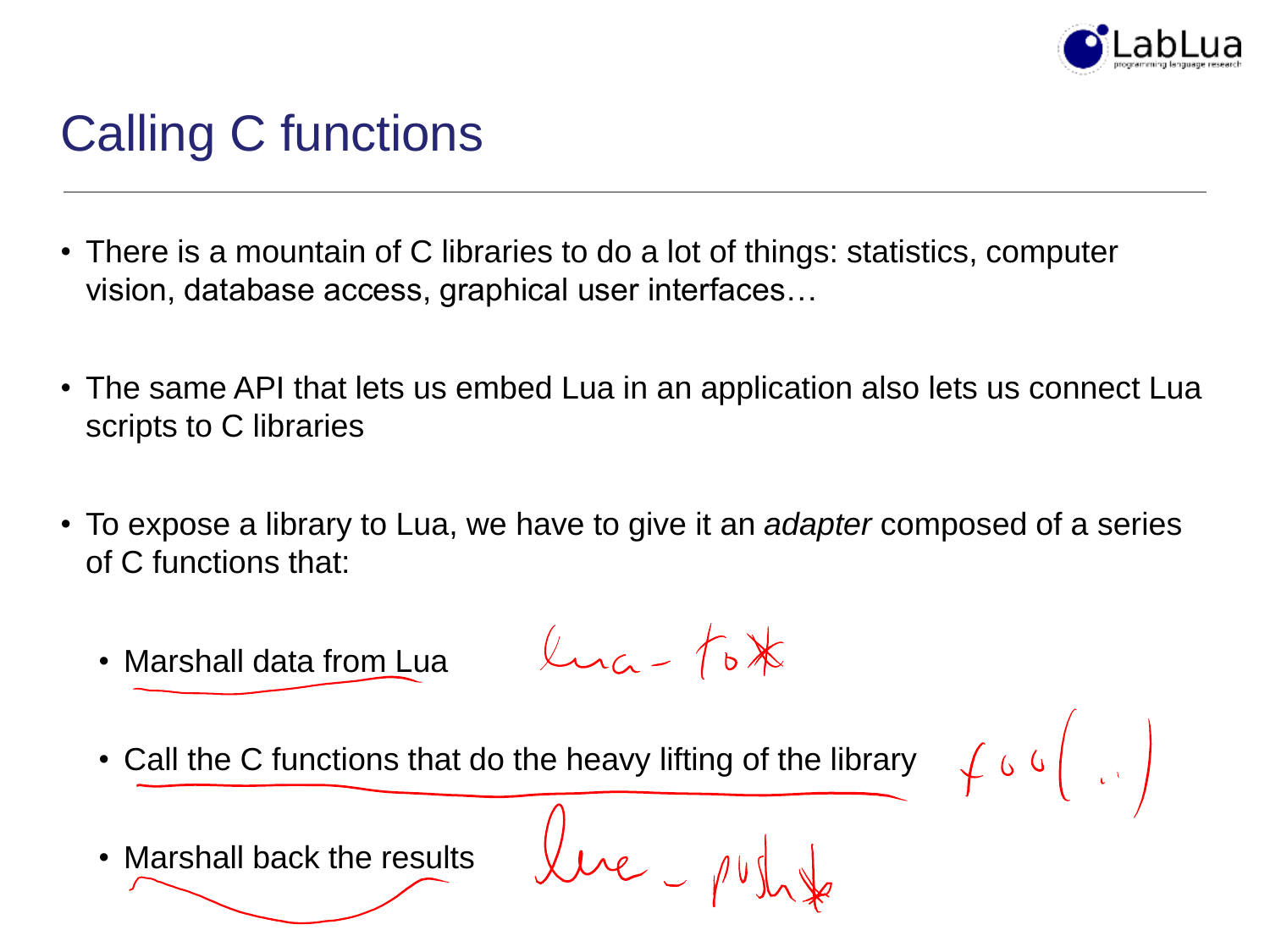

### The stack from Lua

- When Lua calls a function, the function gets its own *private* stack; as the stack in a fresh Lua state, this stack has space for 20 slots
- Unlike the stack in a fresh Lua state, this stack will be populated with the *arguments* for the function: index 1 is the first argument, index 2 is the second, Insa-sett op() is IT of arguments and so on
- When a C function returns, it tells how many values should be popped from the stack as the return values of the function returna; naturn two velongs
	- If the function returns 3, the top of the stack is the third returned value, the second value from the top is the second and the third value from the top is the first returned value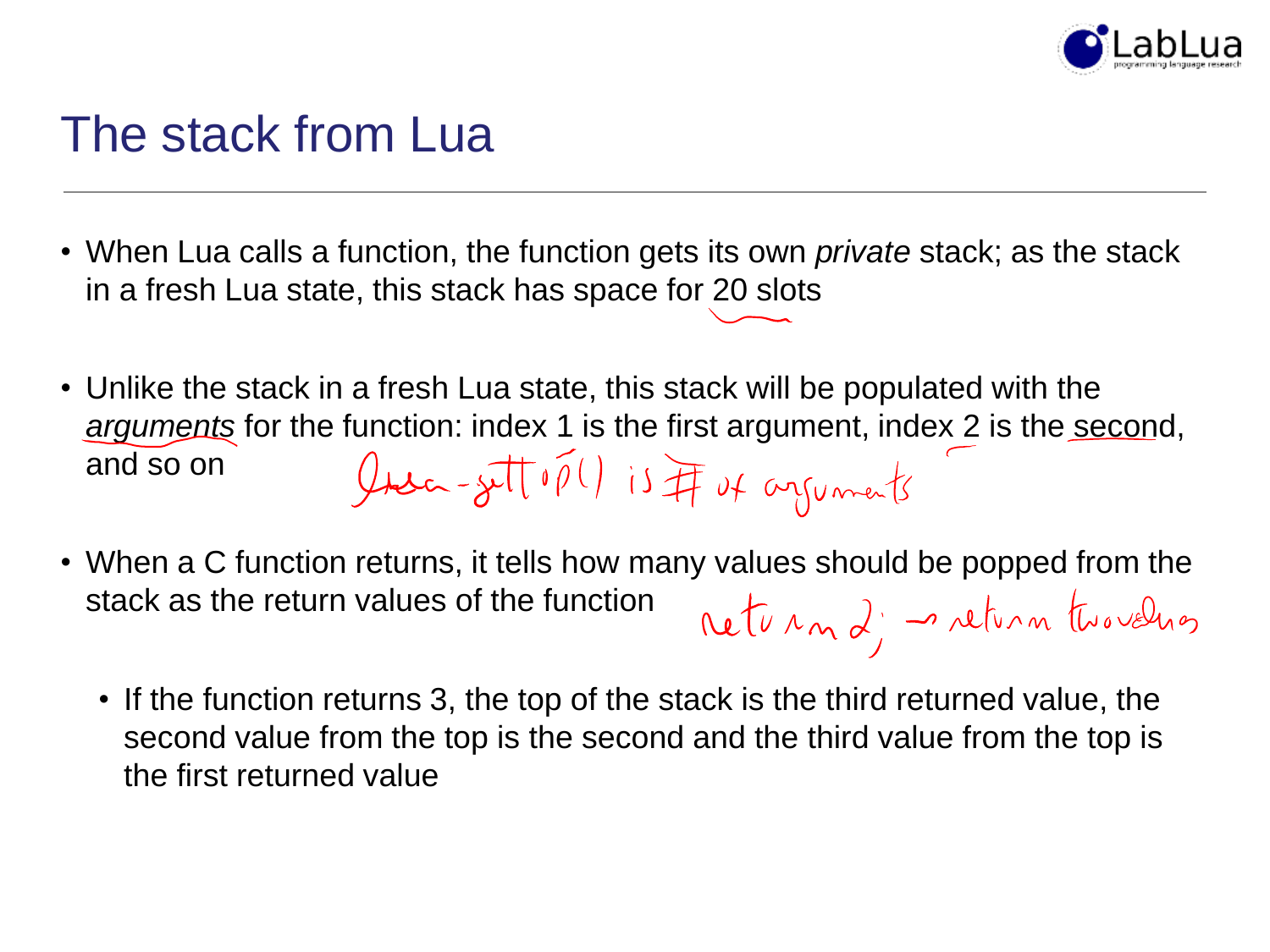

# Writing a C function

- Any C function that we want to call from Lua must have this prototype: typedef **int (\*lua\_CFunction)(lua\_State \*L);**
- The function receives the Lua state, and manipulates its stack, and returns how many return values there are in the top of the stack:

```
static int idiv(lua_State *L) {
   int n1 = lua tointeger(L, 1); /* first argument */int n2 = lua_tointeger(L, 2); /* second argument */
   int q = n1 / n2; int r = n1 % n2;
   lua_pushinteger(L, q); /* first return value */
   lua_pushinteger(L, r); \frac{1}{2} /* second return value */
   return 2; /* return two values */
}
```
• We can test the function by adding two lines to our simple REPL, just after opening the standard libraries:

```
lua pushcfunction(L, idiv);
lua setglobal(L, "idiv");
                                                    > print(idiv(11, 3))
                                                    3 2
```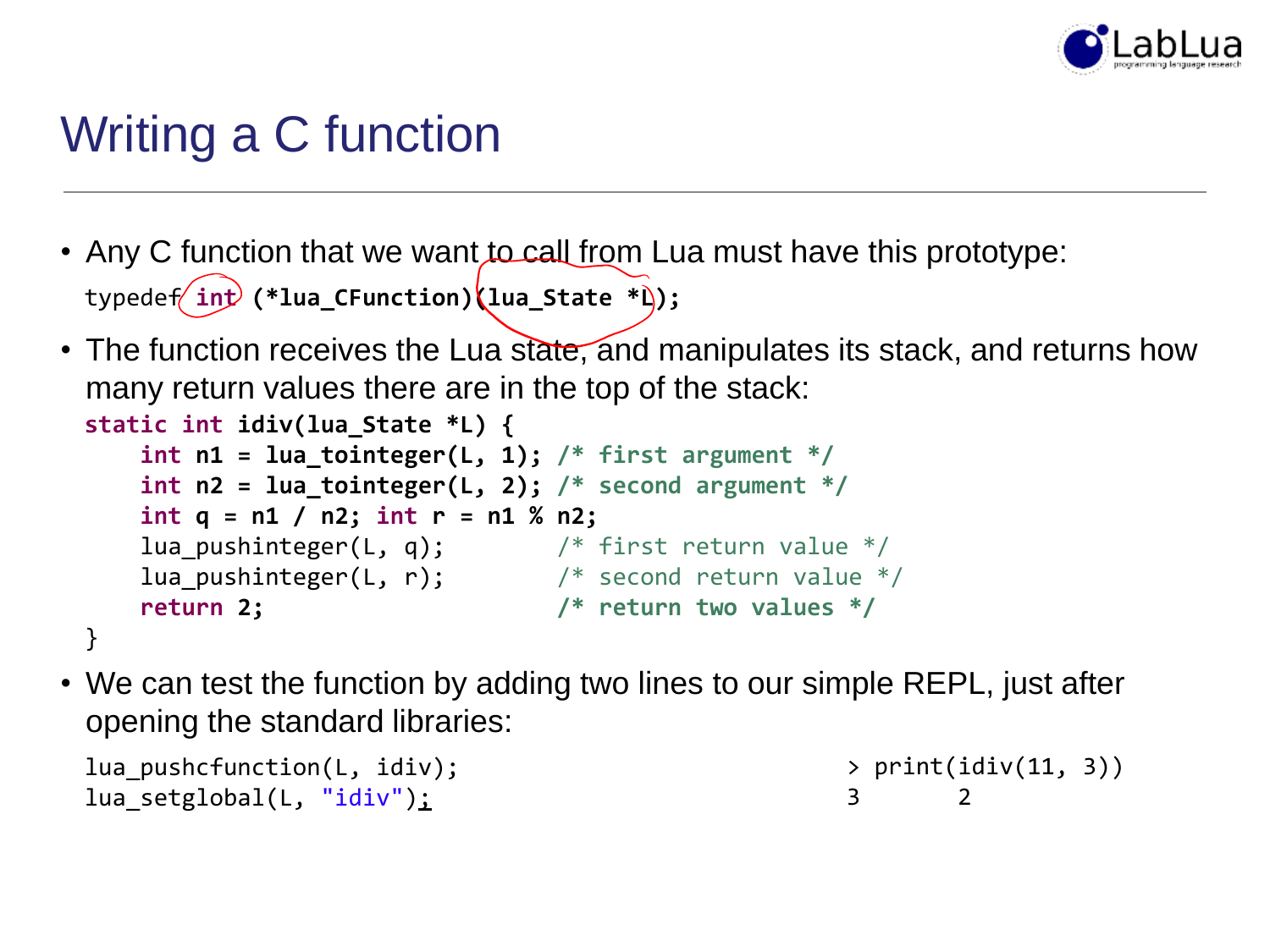

# Defensive programming

• The idiv function is unsafe: if we pass 0 as the second argument it crashes the REPL! We can raise a Lua error when that happens, with the luaL error function:

```
if(n2 == 0) return luaL_error(L, "division by zero");
```
- This function never returns, but the C compiler does not know that, so we return after calling it
- As it is, the function accepts any Lua values as arguments, not just numbers, because lua tonumber will convert anything else to 0
- We can be stricter if we use luaL\_checkinteger instead of lua\_tointeger: **int n1 = luaL\_checkinteger(L, 1);**  $>$  print(idiv({}, 5)) [string "print(idiv({}, 5))..."]:1: bad argument #1 to 'idiv' (number expected, got table)
	- **int n2 = luaL\_checkinteger(L, 2);**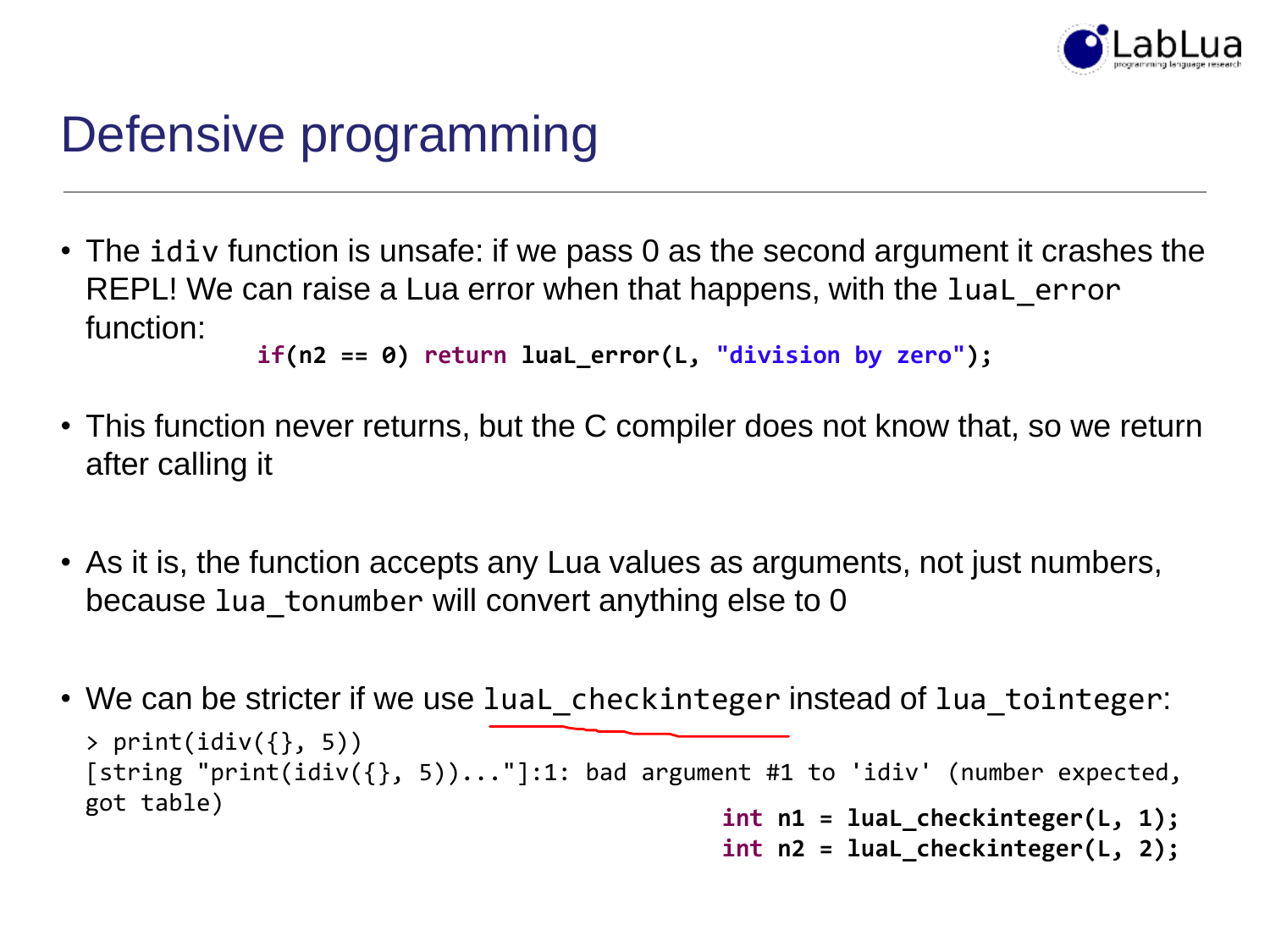

# C modules

- A Lua module is a script that returns the module's table; a *C module* is a *dynamic library* that exports a function that does the same thing
- C modules have a different search path, stored in package.cpath (and coming from LUA\_CPATH\_5\_2 or LUA\_CPATH environment variables, if present):

```
> print(package.cpath)
/usr/local/lib/lua/5.2/?.so;/usr/local/lib/lua/5.2/loadall.so;./?.so
```
- Lua will search for C modules if it has not found a Lua module; once Lua finds the module's .so file, it will try to run a function luaopen\_*modulename*
- The module name is the argument passed to require, replacing dots with underscores, so require "lib.mod" will load lib/mod.so and run luaopen\_lib\_mod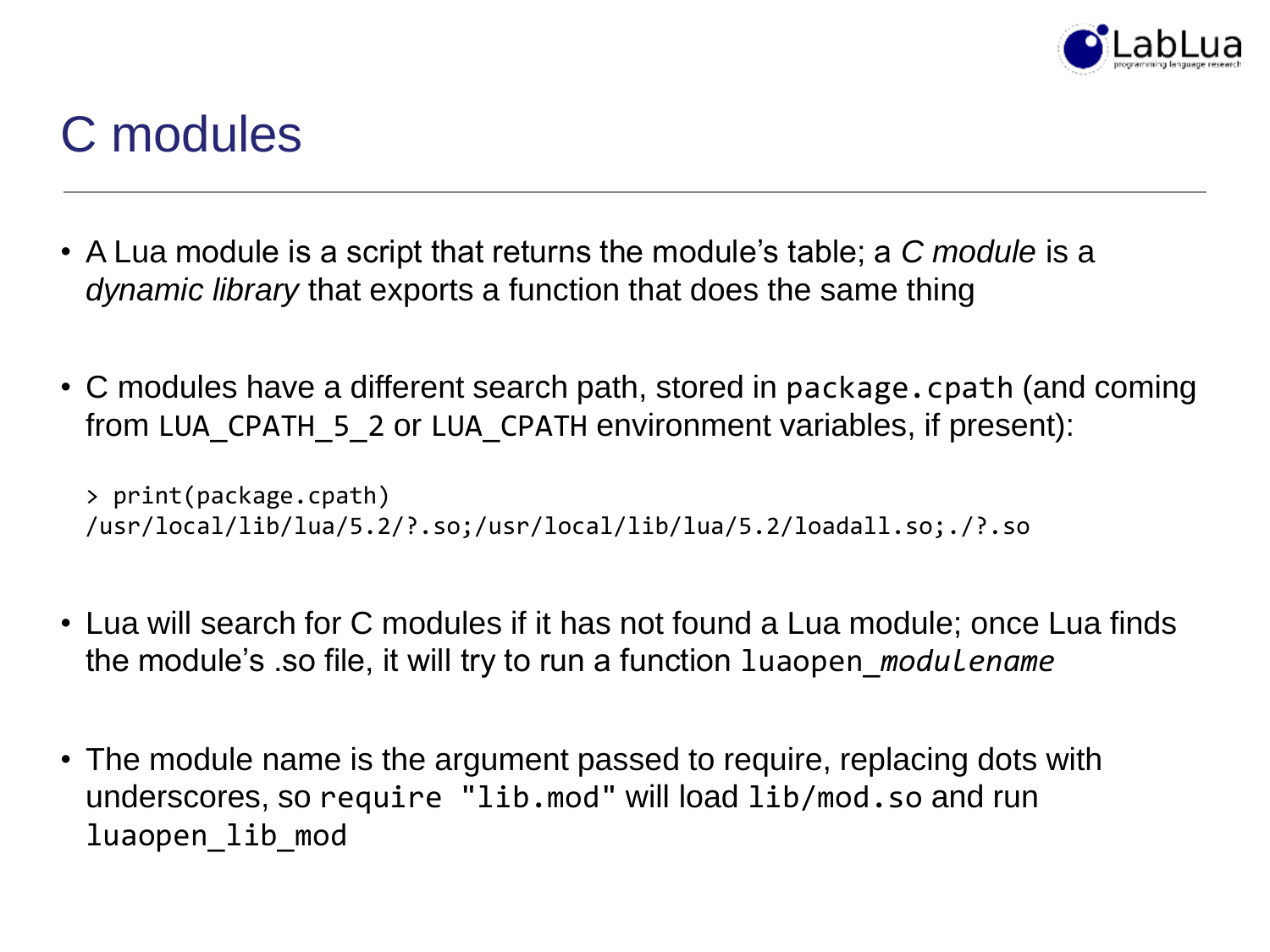

### luaL newlib

• The luaL\_newlib function helps in packaging a C module; it will take an array of name/function pairs and create and populate a table with these functions, leaving the table in the top of the stack:

```
static const struct luaL_Reg mylib[] = {
    {"idiv", idiv},
    {NULL, NULL}
};
int luaopen_mylib(lua_State *L) {
    luaL_newlib(L, mylib);
    return 1;
}
                                                      > lib = require "mylib"
                                                      > print(lib.idiv(11,3))
                                                      3 2
```
• luaL\_newlib is just a convenience, the following would create and return the module in the same way: **int luaopen\_mylib(lua\_State \*L) {**

```
lua newtable(L);
   lua_pushcfunction(L, idiv);
   lua_setfield(L, -2, "idiv");
   return 1;
}
```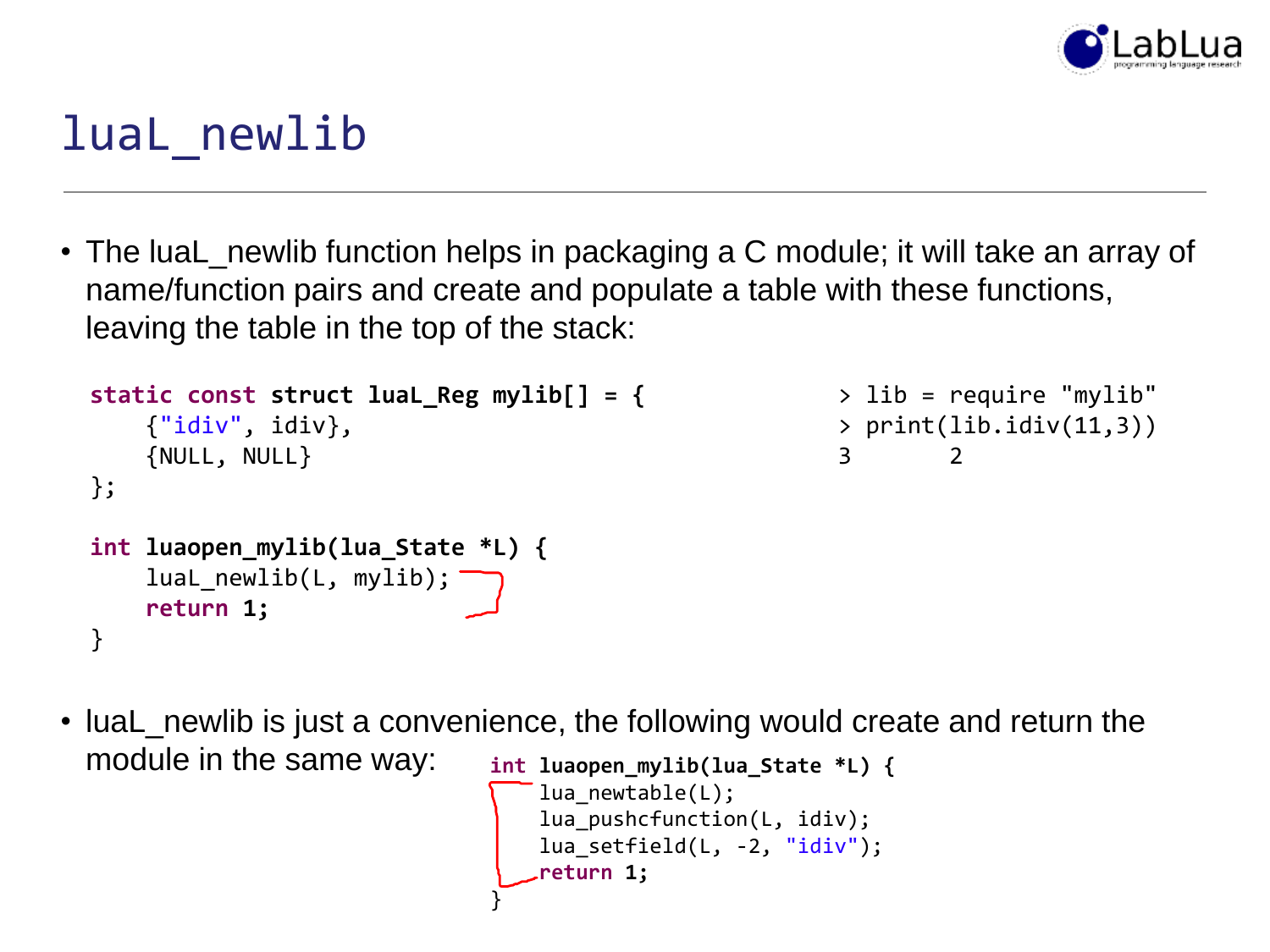

### Array manipulation

• The C API has two functions for manipulating arrays:

```
void lua_rawgeti(lua_State *L, int index, int key);
void lua_rawseti(lua_State *L, int index, int key);
```
- They are similar to lua getfield and lua setfield, but the raw prefix means that they ignore metatables
- lua rawlen takes the Lua state and the stack index of a table (or a string) and returns its length (#), again ignoring metatables; lua len uses a metatable if present, but pushes the result instead of returning it
- In general, ignoring metatables on array manipulation is not a problem, as arrays are a "low-level" data structure, and we want their operations to be quick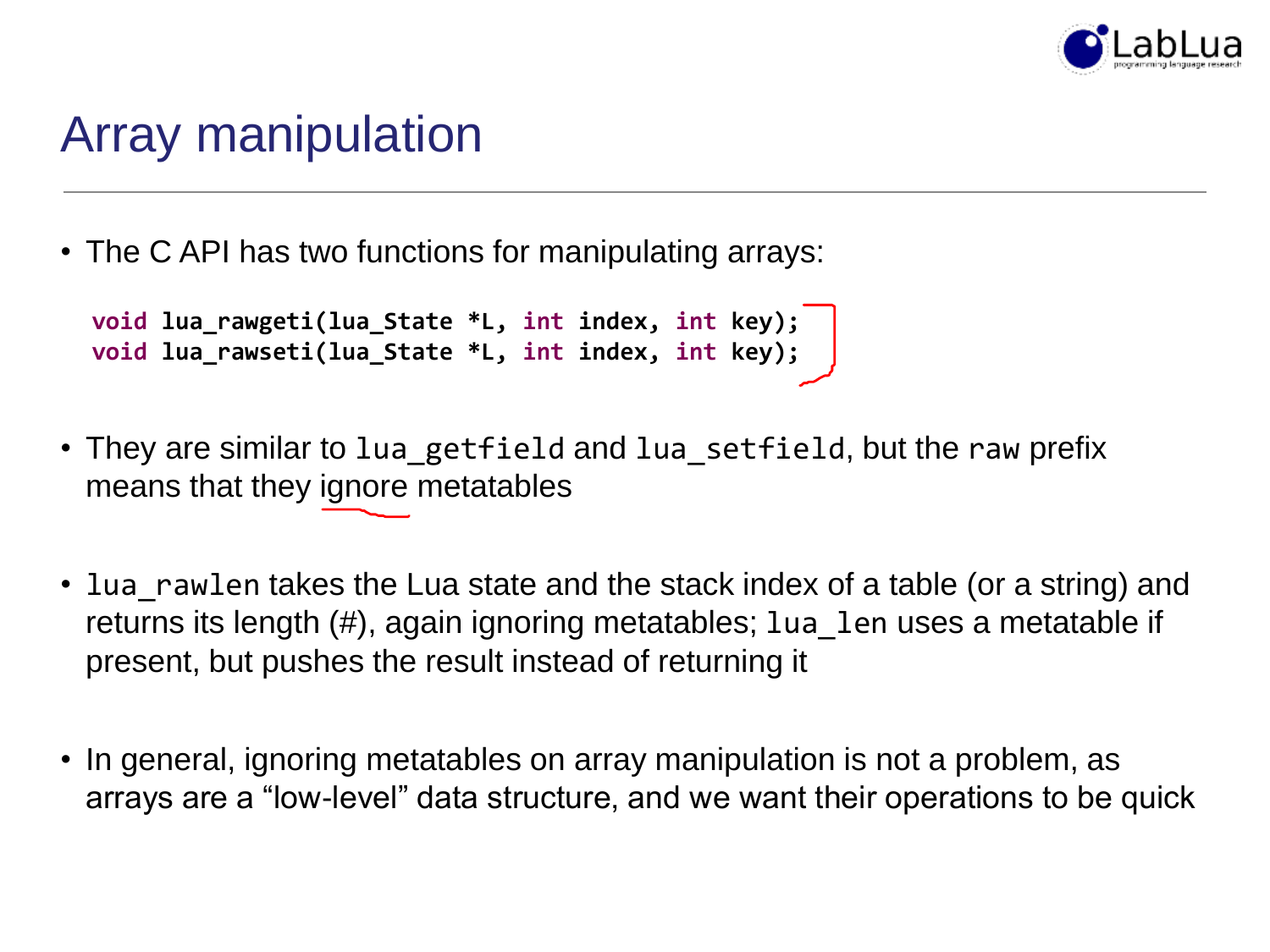

# map in C

• We can use the array functions to write a version of map in C:

```
static int map(lua_State *L) {
   int i, n;
   luaL checktype(L, 1, LUA TFUNCTION); /* f * /luaL_checktype(L, 2, LUA_TTABLE); /* t */
   n = lua rawlen(L, 2); / /* #t */
   lua newtable(L); / /* new t */for(i = 1; i <= n; i++) { 
      lua pushvalue(L, 1); \frac{1}{2} /* push f */
      lua rawgeti(L, 2, i); / /* push t[i] */
      lua call(L, 1, 1); / /* f(t[i]) */
      lua rawseti(L, -2, i); / /* pop new t[i] */
   }
   return 1;
}
```
• lua\_call is like lua\_pcall, but propagates errors instead of catching them, so it has no need for a fourth argument (the optional error handler in lua\_pcall)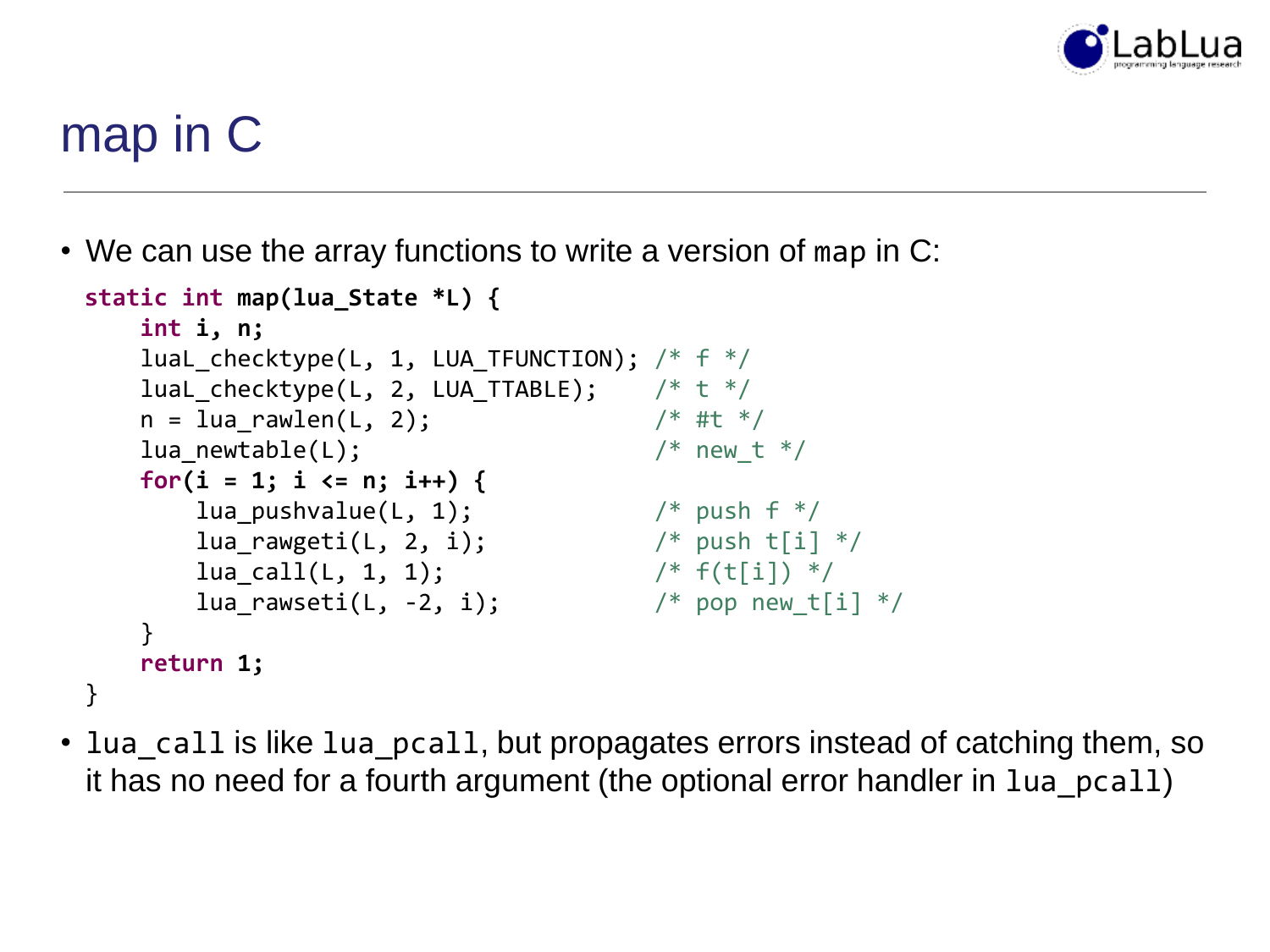

# String manipulation

• lua pushlstring makes a copy of the string, so we can use C "tricks" with the pointer and the size to push a substring of a string:

```
/* pushes the substring of s from i to j (inclusive) */lua_pushlstring(L, s + i, j - i + 1);
```
- lua concat(L, n) pops n strings from the stack and concatenates them (triggering \_\_concat metamethods if necessary)
- lua\_pushfstring(L, fmt, ...) is like sprintf, but Lua allocates the buffer for the resulting string, and returns it after pushing the resulting string; Lua owns this buffer, so do not change it, and make a copy if you want it to survive the corresponding string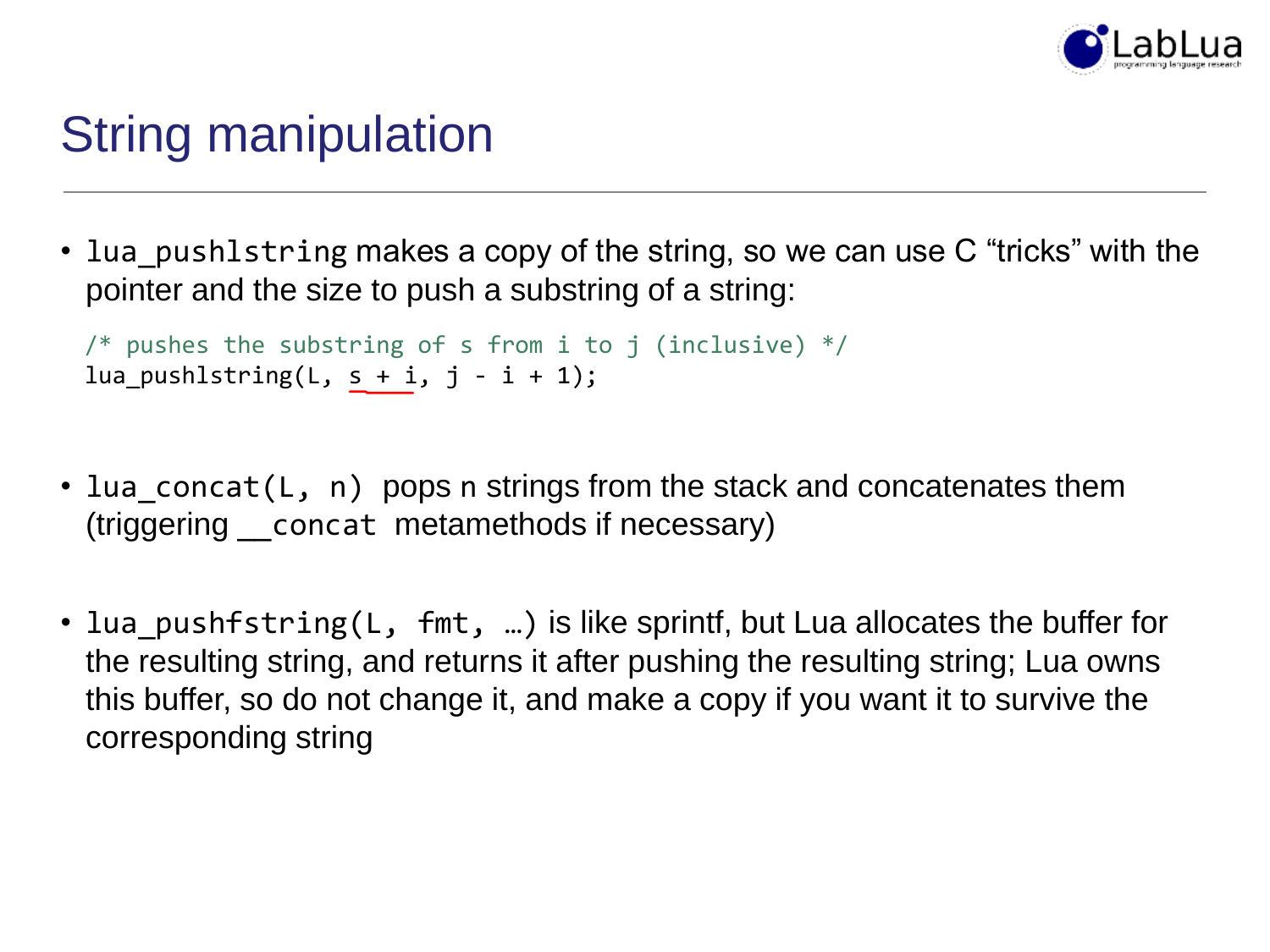

## String buffers

• For more complicated efficient string creation in C functions, Lua provides an API for *string buffers*:

```
/* initializes a buffer, stack allocate it */
void luaL_buffinit (lua_State *L, luaL_Buffer *B);
/* pop a string and add it to the buffer */void luaL_addvalue (luaL_Buffer *B);
/* add C strings to the buffer */void luaL_addlstring(luaL_Buffer *B, const char *s, size_t l);
void luaL_addstring (luaL_Buffer *B, const char *s);
\frac{1}{2} add a character to the buffer \frac{1}{2}void luaL_addchar (luaL_Buffer *B, char c);
\frac{1}{2} create a Lua string with the buffer contents and push it */
void luaL_pushresult(luaL_Buffer *B);
```
• The functions in the buffer API keep temporary state in the Lua stack, so the effect of operations you do on the stack must be neutral between calls to buffer functions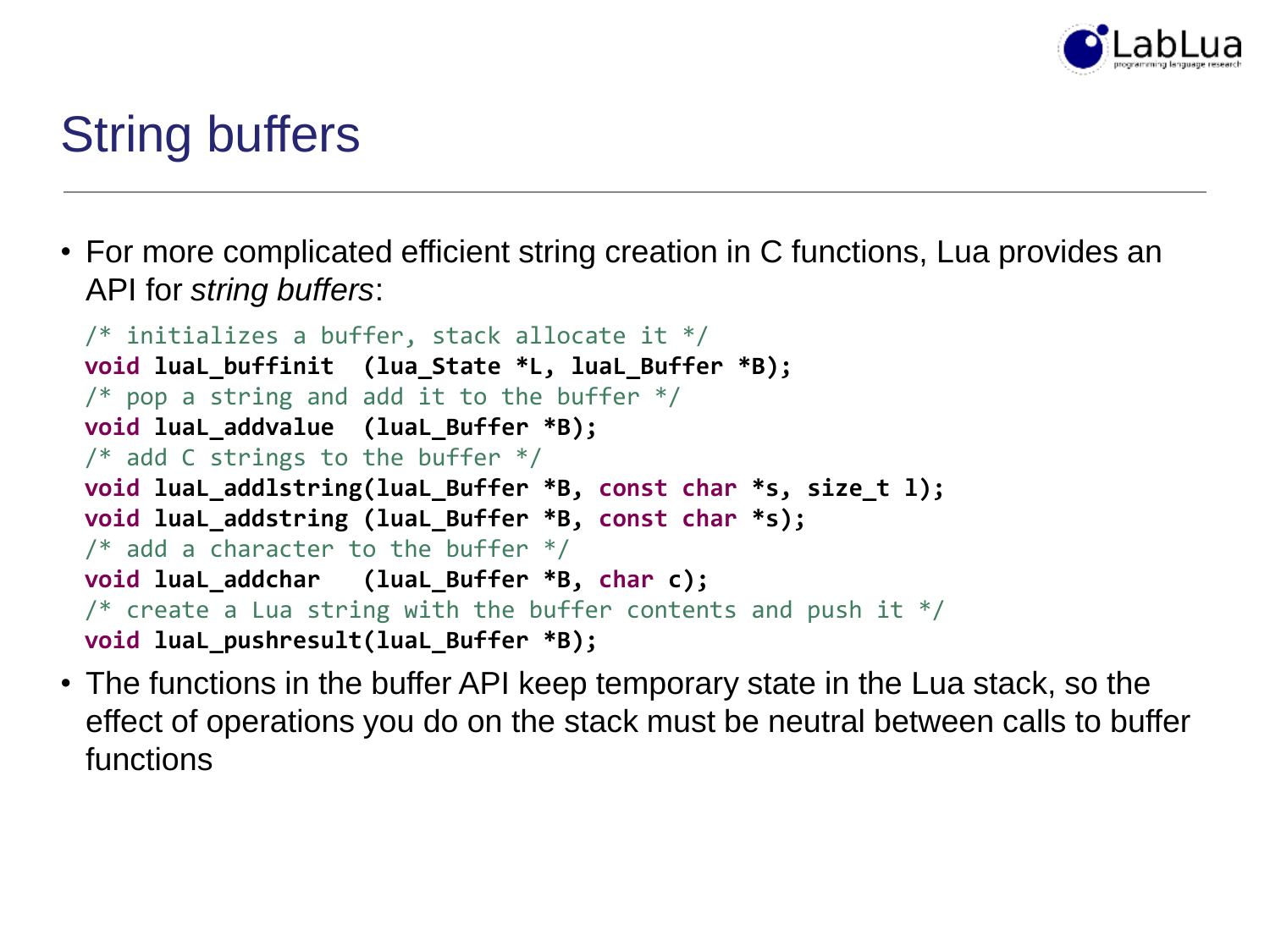

# The registry

- The registry is a table shared by all C modules, kept in a special LUA\_REGISTRYINDEX stack *pseudo-index* (do not worry, there is no risk of collision with regular stack indexes)
- It is a regular table, so you can query and update it with the table functions: lua\_getfield, lua\_setfield, lua\_gettable, lua\_settable
- As this table is shared, you have to pick key names carefully, so it will not collide with other C modules; a good practice is to prefix the key name with the fully qualified module name (the same one you append to luaopen\_)
- Numeric keys are reserved for *references*, we will see them shortly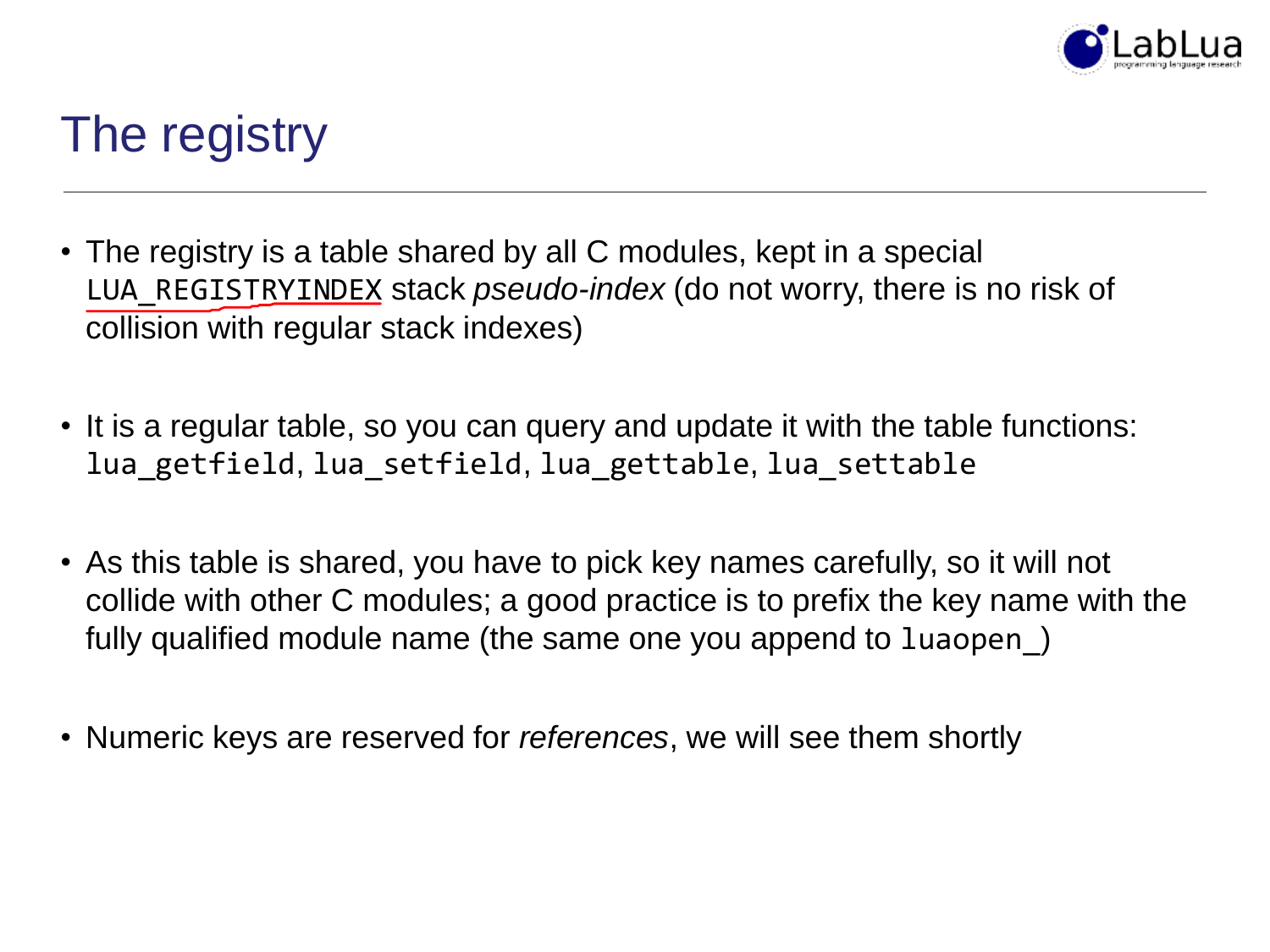

#### References

• We can only take atomic values out of the stack, but we can "take" other values out of the stack if we use *references*:

**int ref = luaL\_ref(L, LUA\_REGISTRYINDEX);**

- luaL\_ref pops a value and returns a *reference* to it
- A reference is just an index in the registry, so we can get the push the value back (in a different function, or even a different module) with lua rawgeti(L, LUA\_REGISTRYINDEX, ref)
- When we are done with the reference, we can free it with luaL unref(L, LUA REGISTRYINDEX, ref)
- You can get a reference to any value, even nil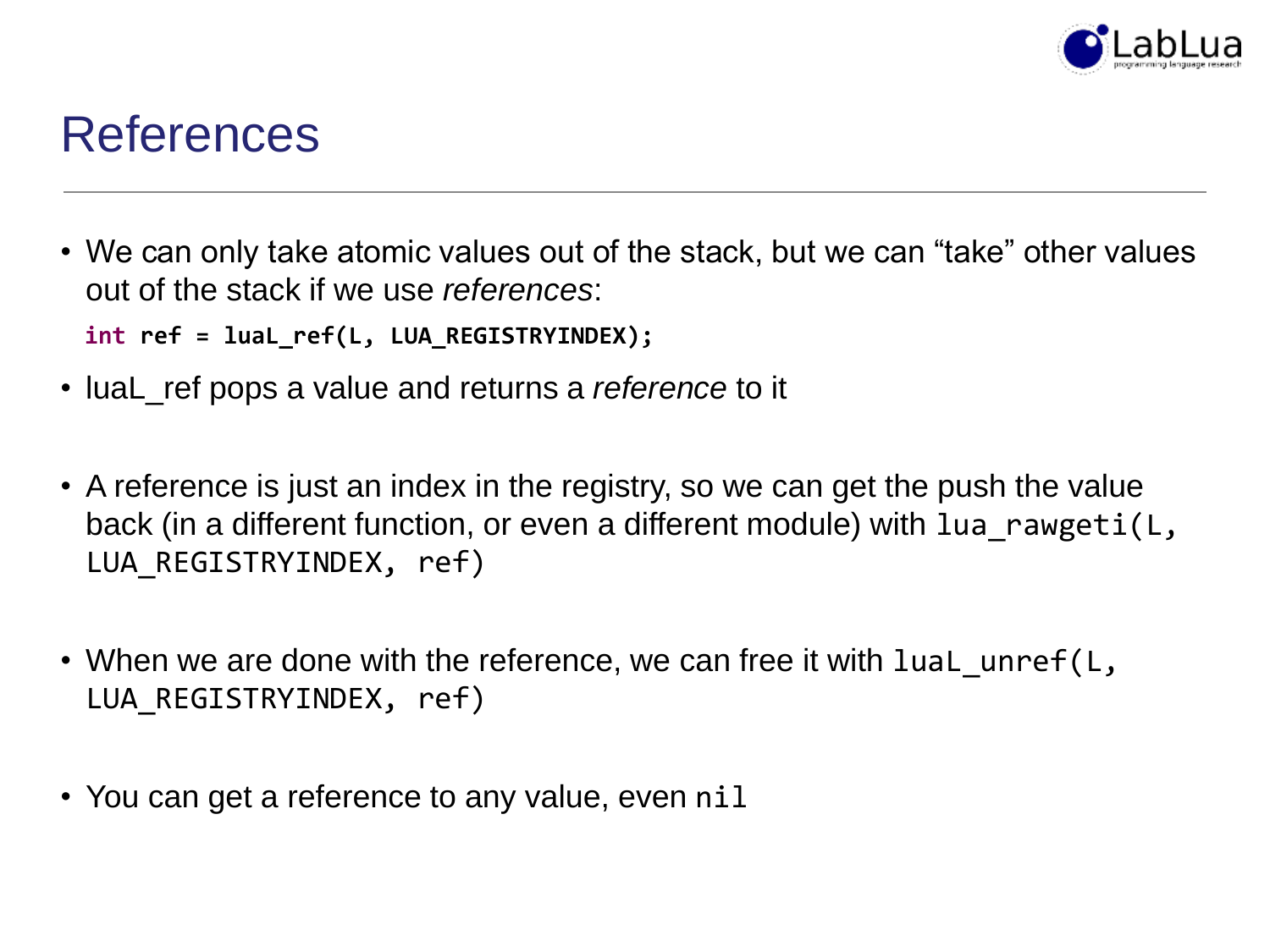

### C closures

- There is just one registry for all the C modules in the system; if you need to store state local to a single C function, or a single C module, it is best if you use *C closures*
- If you use lua\_pushcclosure to push a C function, you can pass a third argument: how many values lua\_pushcclosure should pop and put in the closure
- Inside the function, lua upvalueindex(i) returns a pseudo-index for the i-th element in the closure
- A non-existing closure element has a pseudo-index with type LUA\_TNONE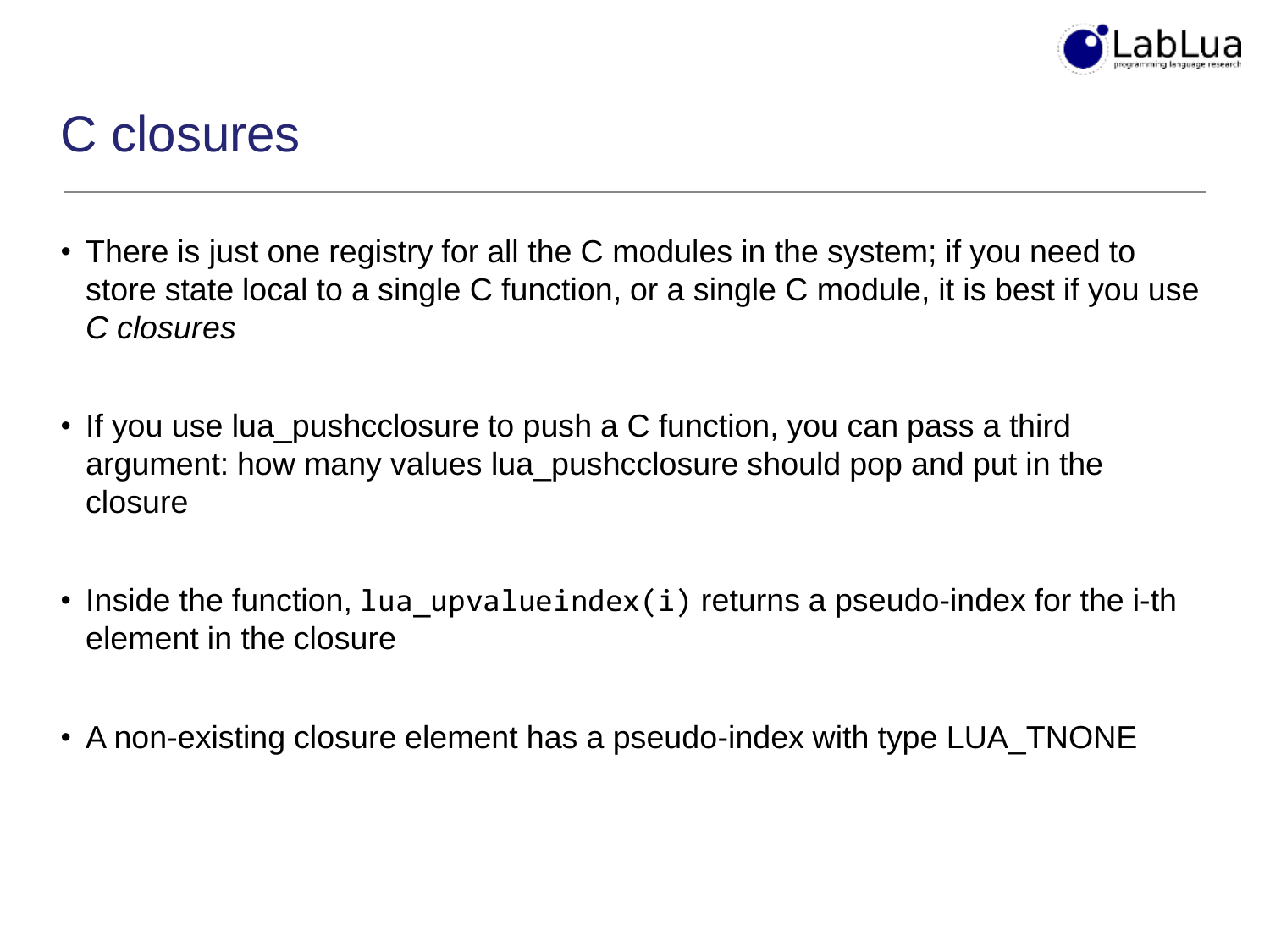

# Sharing upvalues

- Each C closure has its own set of upvalues, but we can "share" an upvalue among several closures if we close over a table
- We can use this technique to have a "private registry" among all functions in a C module:

```
int luaopen_mylib(lua_State *L) {
    lua newtable(L); /* module */lua_newtable(L); /* shared table *//* populate the module with functions, using the 1 upvalue for each */luaL_setfuncs(L, mylib, \overline{1});
    /* the module is in the top now */return 1;
}
```